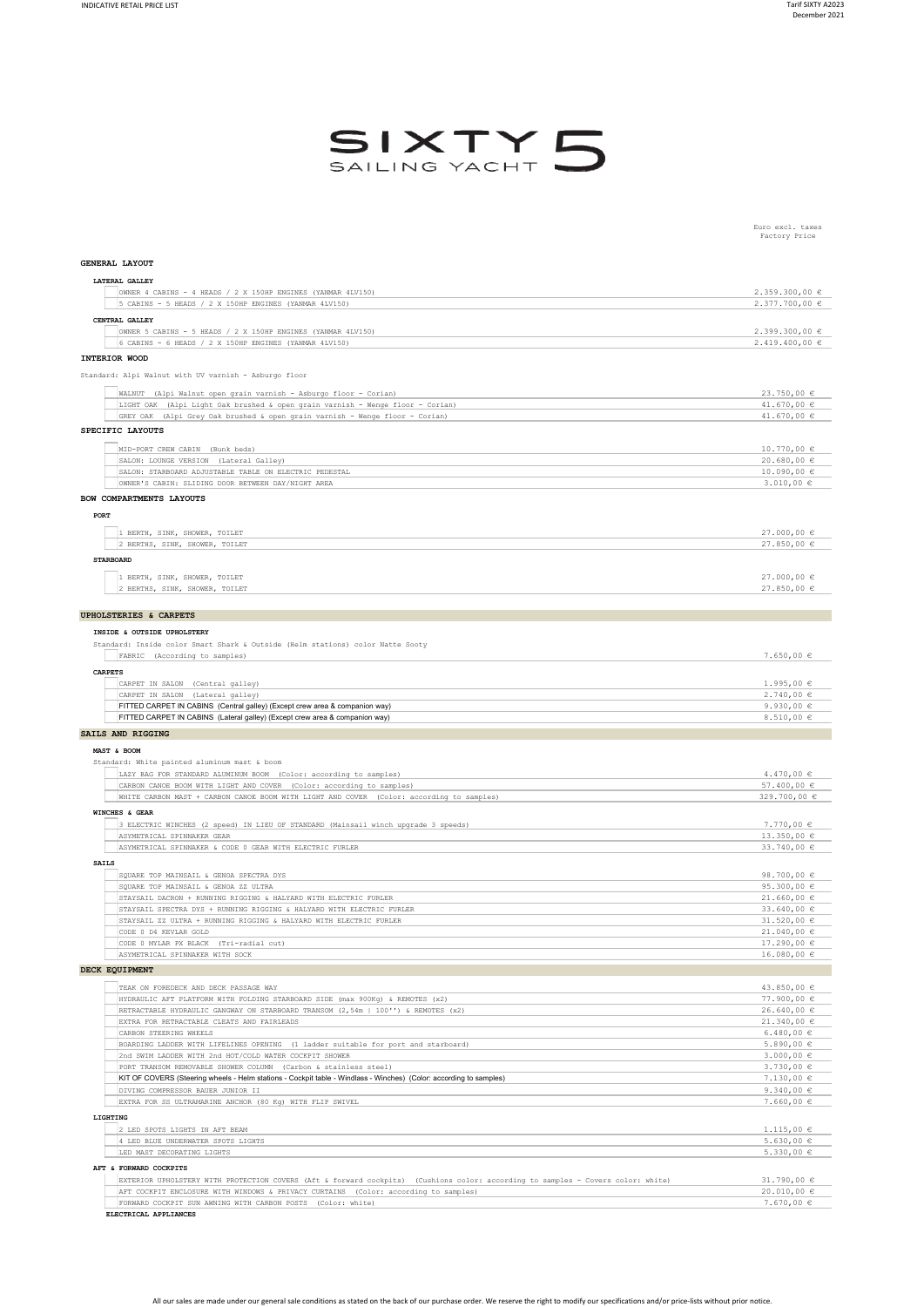| Standard: Storage and 80L   21US Gal fridge<br>ICE MAKER                                                                                                                                                                                                     | 2.780,00 ∈                       |
|--------------------------------------------------------------------------------------------------------------------------------------------------------------------------------------------------------------------------------------------------------------|----------------------------------|
| ELECTRIC GRILL                                                                                                                                                                                                                                               | $1.995,00 \in$                   |
| <b>FLYBRIDGE</b>                                                                                                                                                                                                                                             |                                  |
| <b>T.AVOUP</b><br>Standard: Helm stations with seats, port equipped furniture                                                                                                                                                                                |                                  |
| SUNLOUNGER PADS (Aft sunbathing area, teak tables and starboard bench, chairs) (Cushions color: according to samples - Covers<br>LOOSE FURNITURES (TRIBU furnitures: coffee tables, sunlounger, dining table, chairs) (Cushions color: according to samples) | 40.400,00 €<br>28.290,00 €       |
| COMPOSITE BIMINI WITH SKY WINDOWS, LIGHTS & PRIVACY CURTAINS (Color: according to samples)                                                                                                                                                                   | 85.200,00 €                      |
| ENCLOSURE WITH WINDOWS FOR COMPOSITE BIMINI (Color: according to samples)                                                                                                                                                                                    | $17.640,00 \in$                  |
| TEAK ON FLYBRIDGE FLOOR                                                                                                                                                                                                                                      | 22.490,00 €                      |
| ELECTRICAL APPLIANCES                                                                                                                                                                                                                                        |                                  |
| Standard: Storage and 80L   21US Gal fridge<br>ICE MAKER                                                                                                                                                                                                     | 2.780,00 ∈                       |
| ELECTRIC GRILL                                                                                                                                                                                                                                               | $1.995,00 \in$                   |
| ELECTRIC LIFTING BAR                                                                                                                                                                                                                                         | $3.100,00 \in$                   |
| GEL COAT & WRAPPING                                                                                                                                                                                                                                          |                                  |
| Standard: White RAL 9016                                                                                                                                                                                                                                     |                                  |
| HULL & BULWARK COLORED GEL COAT (According to samples) - Teak option compulsory                                                                                                                                                                              | 43.060,00 €                      |
| HULL WRAPPING (Color according to HEXIS samples - Bodyfence on bulwark)                                                                                                                                                                                      | 42.900,00 €                      |
| HULL WRAPPING (Color according to HEXIS samples - Bodyfence on exterior half-hull)                                                                                                                                                                           | 42.900,00 €                      |
| <b>ENGINES</b><br>Standard: 2 x YANMAR 4LV 150HP - Folding propellers FLEXOFOLD                                                                                                                                                                              |                                  |
| EXTRA FOR 2 x 195HP (YANMAR 4LV195) - Folding propellers FLEXOFOLD (Reinforced insulation)                                                                                                                                                                   | 22.770,00 €                      |
| EXTRA FOR ELECTRONIC ENGINES THROTTLE AT PORT HELM STATION                                                                                                                                                                                                   | $5.560,00 \in$                   |
| EXTRA FOR ELECTRONIC ENGINES THROTTLE AT CHART TABLE & PORT HELM STATION                                                                                                                                                                                     | 13.730,00 €                      |
| ELECTRIC BOW THRUSTER ON STARBOARD                                                                                                                                                                                                                           | 16.390,00 €                      |
| FOLDING PROPELLERS BRUNTONS - VARIFOLD                                                                                                                                                                                                                       | 6.290,00 $\in$                   |
| ROPE CUTTERS ON THE PROPELLER SHAFTS                                                                                                                                                                                                                         | $1.145,00 \in$                   |
| ELECTRICAL CIRCUIT                                                                                                                                                                                                                                           |                                  |
| Standard: 1050A main batteries - 1 x 100A charger - 1 x 2kVA inverter                                                                                                                                                                                        |                                  |
| ONAN GENSET - 19KVA 230V/50Hz                                                                                                                                                                                                                                | 41.650,00 $\in$                  |
| ADDITIONAL ONAN GENSET - 13KVA 230V/50Hz                                                                                                                                                                                                                     | 33.820,00 €                      |
| PACK 2 ADDITIONAL CHARGERS - 100A<br>PACK 2 INVERTERS - 5KVA 24/230V (In lieu of 2kVA 24/230V in standard)                                                                                                                                                   | $4.700,00 \in$<br>$5.170,00 \in$ |
| YACHT MANAGEMENT MONITORING SYSTEM                                                                                                                                                                                                                           | 8.970,00 €                       |
| WATER CIRCUIT                                                                                                                                                                                                                                                |                                  |
| WATERMAKER (290L   77US Gal) /H BLUE WATER LEGEND 230V                                                                                                                                                                                                       | 21.840,00 €                      |
| WATERMAKER (90L   24US Gal) / H BLUE WATER LEGEND 24V                                                                                                                                                                                                        | 18.540,00 €                      |
| GREY WATER TANKS (500L   132US Gal)                                                                                                                                                                                                                          | 8.950,00 €                       |
| FRESHWATER PURIFIER IN THE GALLEY                                                                                                                                                                                                                            | $1.905,00 \in$                   |
| INTERIOR EQUIPMENT                                                                                                                                                                                                                                           |                                  |
| ELECTRICAL APPLIANCES<br><b>SALON</b>                                                                                                                                                                                                                        |                                  |
| WINE COOLER (17 bottles)                                                                                                                                                                                                                                     | $2.125,00 \in$                   |
| FRIDGE 80L   21US Gal (Lateral galley)<br>ICE MAKER                                                                                                                                                                                                          | $2.950,00$ €<br>2.345,00€        |
| LATERAL GALLEY                                                                                                                                                                                                                                               |                                  |
| ADDITIONAL FRIDGE 100L   26US Gal UNDER FLOOR                                                                                                                                                                                                                | $1.870,00 \in$                   |
| ADDITIONAL FREEZER 100L   26US Gal UNDER FLOOR                                                                                                                                                                                                               | $2.215,00 \in$                   |
| DISHWASHER - Miele 12 sets                                                                                                                                                                                                                                   | $2.600,00 \in$                   |
| WASHER / DRYER - Miele<br>BUILT-IN COFFEE MACHINE - Miele                                                                                                                                                                                                    | 4.200,00 $\in$<br>$3.870,00 \in$ |
| MICROWAVE OVEN GRILL - Miele                                                                                                                                                                                                                                 | $2.200,00$ €                     |
| SINK WASTE DISPOSAL                                                                                                                                                                                                                                          | $2.225.00 \in$                   |
| CENTRAL GALLEY                                                                                                                                                                                                                                               |                                  |
| DISHWASHER - Miele 12 sets                                                                                                                                                                                                                                   | $2.600,00$ €<br>$4.200,00 \in$   |
| WASHER / DRYER - Miele<br>MICROWAVE OVEN GRILL - Miele                                                                                                                                                                                                       | $2.200,00$ €                     |
| SINK WASTE DISPOSAL                                                                                                                                                                                                                                          | 2.225,00€                        |
| MID-PORT CREW CABIN (Bunk beds)                                                                                                                                                                                                                              |                                  |
| WASHER / DRYER - Miele                                                                                                                                                                                                                                       | $4.200,00 \in$                   |
| <b>BLINDS</b>                                                                                                                                                                                                                                                |                                  |
| ELECTRIC ROLLER BLINDS IN SALON<br>ELECTRIC ROLLER BLINDS IN CABINS (Not available for galley and crew cabins)                                                                                                                                               | 9.930,00 $\in$<br>$4.060,00 \in$ |
|                                                                                                                                                                                                                                                              |                                  |
| AIR CONDITIONING & HEATING<br>Central chilled water air conditionning 120 000 BTU                                                                                                                                                                            |                                  |
| REVERSE CYCLE CHILLED WATER AIR CONDITIONING (Genset 19kVA compulsory)                                                                                                                                                                                       | 101.700,00 €                     |
| REVERSE CYCLE CHILLED WATER AIR CONDITIONING FOR FURNISHED PORT BOW COMPARTMENT                                                                                                                                                                              | $3.810,00 \in$                   |
| REVERSE CYCLE CHILLED WATER AIR CONDITIONING FOR FURNISHED STARBOARD BOW COMPARTMENT                                                                                                                                                                         | 3.810,00 €                       |
| ELECTRONIC, HIFI & VIDEO, COMMUNICATION                                                                                                                                                                                                                      |                                  |
| <b>ELECTRONICS</b>                                                                                                                                                                                                                                           |                                  |
| B&G NAVIGATION PACK (VHF & AIS, RADAR and 3 navigation charts included in pack)                                                                                                                                                                              | 52.540,00 €                      |
| B&G 19'' DISPLAY IN LIEU OF B&G 16'' DISPLAY AT CHART TABLE (Basic pack upgrade)<br>B&G 9'' DISPLAY IN CREW AREA (Navigation pack compulsory)                                                                                                                | $2.890,00 \in$<br>$2.890,00 \in$ |
| AUTOPILOT REMOTE (Navigation pack compulsory)                                                                                                                                                                                                                | 740,00 €                         |
| FORWARD SCAN SOUNDER (Navigation pack compulsory)                                                                                                                                                                                                            | $1.805,00 \in$                   |
| FISH FINDER DIGITAL SOUNDER (Navigation pack compulsory)                                                                                                                                                                                                     | $1.665,00 \in$                   |
| 2 CAMERAS UNDER FLYBRIDGE (Navigation pack compulsory)                                                                                                                                                                                                       | $2.790,00 \in$                   |
| M232 NIGHT VISION CAMERA (Navigation pack compulsory)                                                                                                                                                                                                        | 15.810,00 €                      |
| HIFI & VIDEO                                                                                                                                                                                                                                                 |                                  |
| TV/FM ANTENNA<br>SALON, AFT/FORWARD COCKPITS & FLYBRIDGE                                                                                                                                                                                                     | $1.365,00 \in$                   |
| Loudspeakers: Salon: 2 - Aft cockpit: 2 - Forward cockpit: 2 - Flybridge: 2                                                                                                                                                                                  |                                  |
| HIFI SOUND SYSTEM                                                                                                                                                                                                                                            | 15.350,00 €                      |
| HIFI SOUND SYSTEM MEDIA CENTER & 55" RETRACTABLE CEILING TV<br>HIFI SOUND SYSTEM MEDIA CENTER & PREFITTING FOR RETRACTABLE CEILING TV                                                                                                                        | 34.520,00 €<br>30.490,00 €       |
| HIFI SOUND                                                                                                                                                                                                                                                   |                                  |
| 2 loudspeakers per cabin                                                                                                                                                                                                                                     |                                  |
| OWNER'S CABIN<br>FORWARD PORT CABIN                                                                                                                                                                                                                          | 3.070,00 €<br>3.070,00 €         |
|                                                                                                                                                                                                                                                              |                                  |